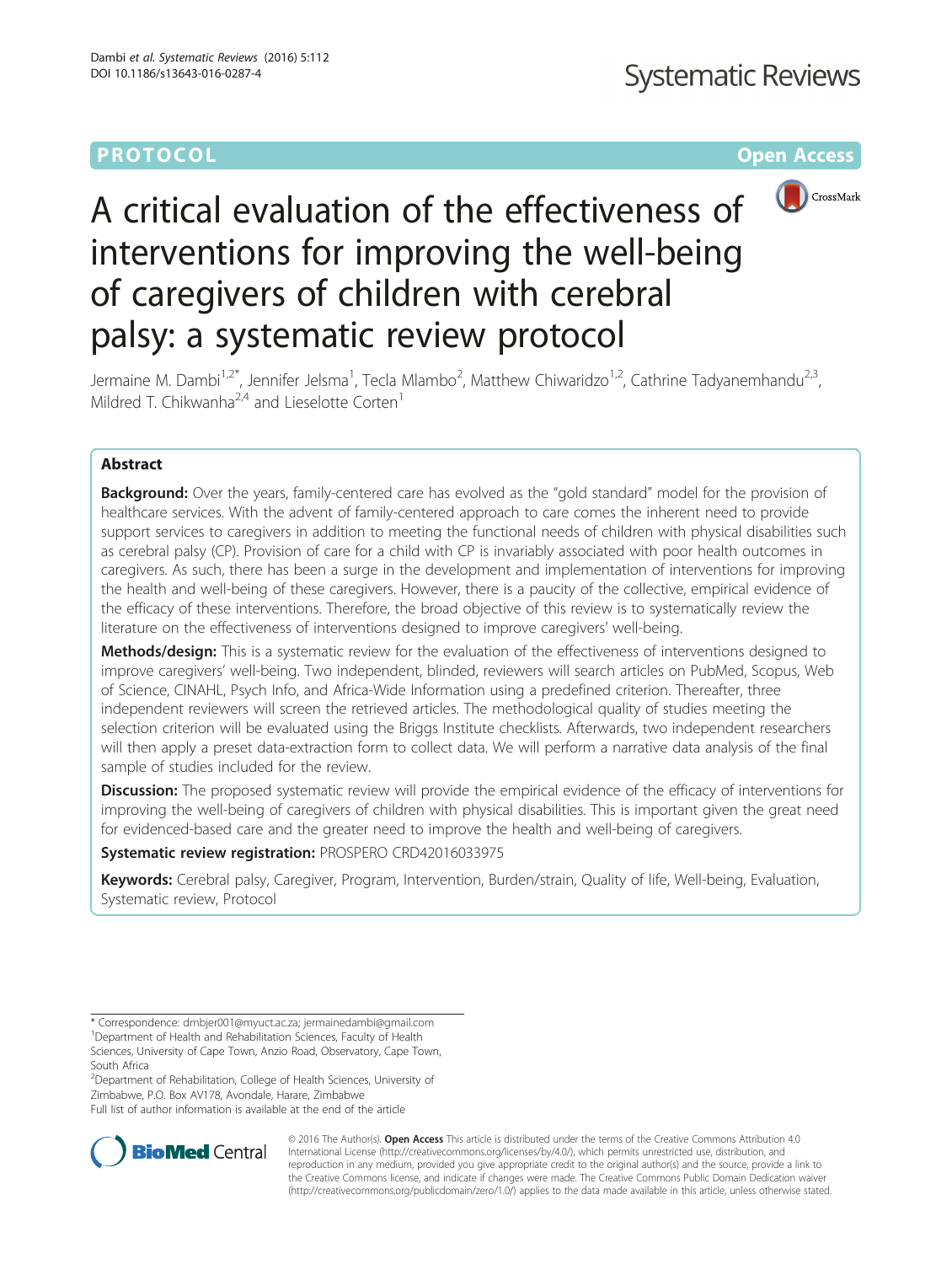#### Introduction

#### Background

Provision of care to a child with a chronic/long-term health condition has been extensively demonstrated to negatively affect the health and health-related quality of life (HRQoL) of informal caregivers [\[1](#page-4-0)–[3](#page-4-0)]. This is exacerbated if the child suffers from a complex neurodevelopmental condition such as cerebral palsy (CP) [[2, 3](#page-4-0)]. Children with CP most often present with multiple functional problems and invariably require assistance in dayto-day activities such as feeding, bathing, among others [[4\]](#page-4-0). Furthermore, children with CP require frequent medical care necessitating the caregivers to visit health institutions thus compounding the magnitude of the perceived burden of care [[5](#page-4-0)]. Consequently, caregiving for a child with CP is often associated with anxiety [\[6](#page-4-0)–[8](#page-4-0)], stress [[9, 10](#page-4-0)], depression [\[8](#page-4-0), [11](#page-4-0)–[13](#page-4-0)], low self-efficacy [\[14\]](#page-4-0), financial burden [\[15, 16\]](#page-4-0), musculoskeletal pain [\[13, 17](#page-4-0)], poor physical health, and lower HRQoL in informal caregivers [[3, 18\]](#page-4-0). It is also known that the functional limitations of the children become more apparent as the child grows older, increasing the magnitude of caregiver burden with the passage of time [[1, 3](#page-4-0), [5, 18](#page-4-0)].

Over the past few decades, there has been a paradigm shift in the provision of rehabilitation services with the family-centered approach evolving as the "gold standard" model of service delivery [\[19](#page-4-0), [20](#page-4-0)]. There is now a stronger emphasis to provide support services for caregivers in addition to meeting the functional needs of children with CP [\[19](#page-4-0), [21](#page-4-0)]. This is justified because there is evidence that poor caregiver health is associated with poorer functional outcomes in children with CP [[3, 22](#page-4-0)]. For optimal rehabilitation outcomes to be achieved, the caregiver is expected to be compliant with attendance to appointment schedules and with instructions regarding facilitation to improve functioning by expediently implementing the prescribed home exercise program [\[23](#page-4-0)]. This is important as the neuroplasticity theory emphasizes the importance of constant practice of functional activities in children with CP (after suffering from brain injury), to improve function [\[24](#page-5-0)], hence, the need for continued care at home by the caregivers after the hospital-based therapy sessions for optimal functional outcomes. On the same wavelength, economic evaluations in the USA alone have pegged services of informal caregivers at around \$450 billion in 2011 [[25\]](#page-5-0). This undoubtedly demonstrates that informal caregivers are a vital human resource in the management of patients with long-term health conditions [\[21](#page-4-0), [26, 27\]](#page-5-0).

To this end, there have been attempts to develop supportive interventions aimed at increasing caregiver wellbeing for moral, ethical, and economic reasons [\[1](#page-4-0), [3](#page-4-0), [25](#page-5-0)]. The most commonly cited interventions include educational strategies, e.g., caregivers' training workshops, and

psychosocial strategies such as counselling, support groups, cognitive behavioral techniques, and respite care, among others [[28](#page-5-0)–[31](#page-5-0)]. Felicity et al. [\[28\]](#page-5-0) performed a randomized controlled trial (RCT) in Australia to determine the impact of a family behavioral interventions such as the acceptance and commitment therapy on the well-being of caregivers of children with traumatic brain injury  $(N = 59)$ . The results indicated that family behavioral interventions may lead to improvements in caregivers' self-efficacy, confidence, family adjustment, and psychosocial well-being. Moreover, support groups have been demonstrated to lead to decreases in parental stress, increased psychosocial well-being in domains such as hope, happiness, and self-esteem in Hong Kong caregivers of children with CP [[30](#page-5-0)].

In another study, 26 Indian caregivers of newly diagnosed children with CP were exposed to an educational program aimed at increasing parental knowledge of CP [[29](#page-5-0)]. The results revealed that even a single session is enough to increase caregivers' knowledge. Additionally, the authors postulated that knowledgeable caregivers were most likely to adjust to the demands of caregiving [\[29](#page-5-0)]. This is further substantiated by findings from a study on 53 Indian caregivers of children with CP. In the aforementioned study, caregivers' level of knowledge of CP was improved after they were exposed to an educational film [\[31\]](#page-5-0).

However, there is no collective empirical evidence to determine the efficacy of these interventions in improving caregivers' well-being. Additionally, given the heterogeneity of methodologies applied, it is thus important to systematically evaluate the impact of these interventions on caregivers' well-being. Above all, there is an urgent need for evidence-based practice in implementing supportive interventions for caregivers of children with long-term disabilities.

#### **Objectives**

Therefore, the broad objective of this review is to systematically evaluate the effectiveness of interventions designed to improve caregivers' well-being. The specific objectives are to:

- 1. Identify interventions targeted at improving caregivers' well-being
- 2. Describe the identified interventions targeted at improving caregivers' well-being
- 3. Identify the components of the interventions deemed to be effective in improving caregivers' well-being

# Methods

### Study registration

The protocol was structured according to the Preferred Reporting Items of Systematic Reviews and Meta-Analyses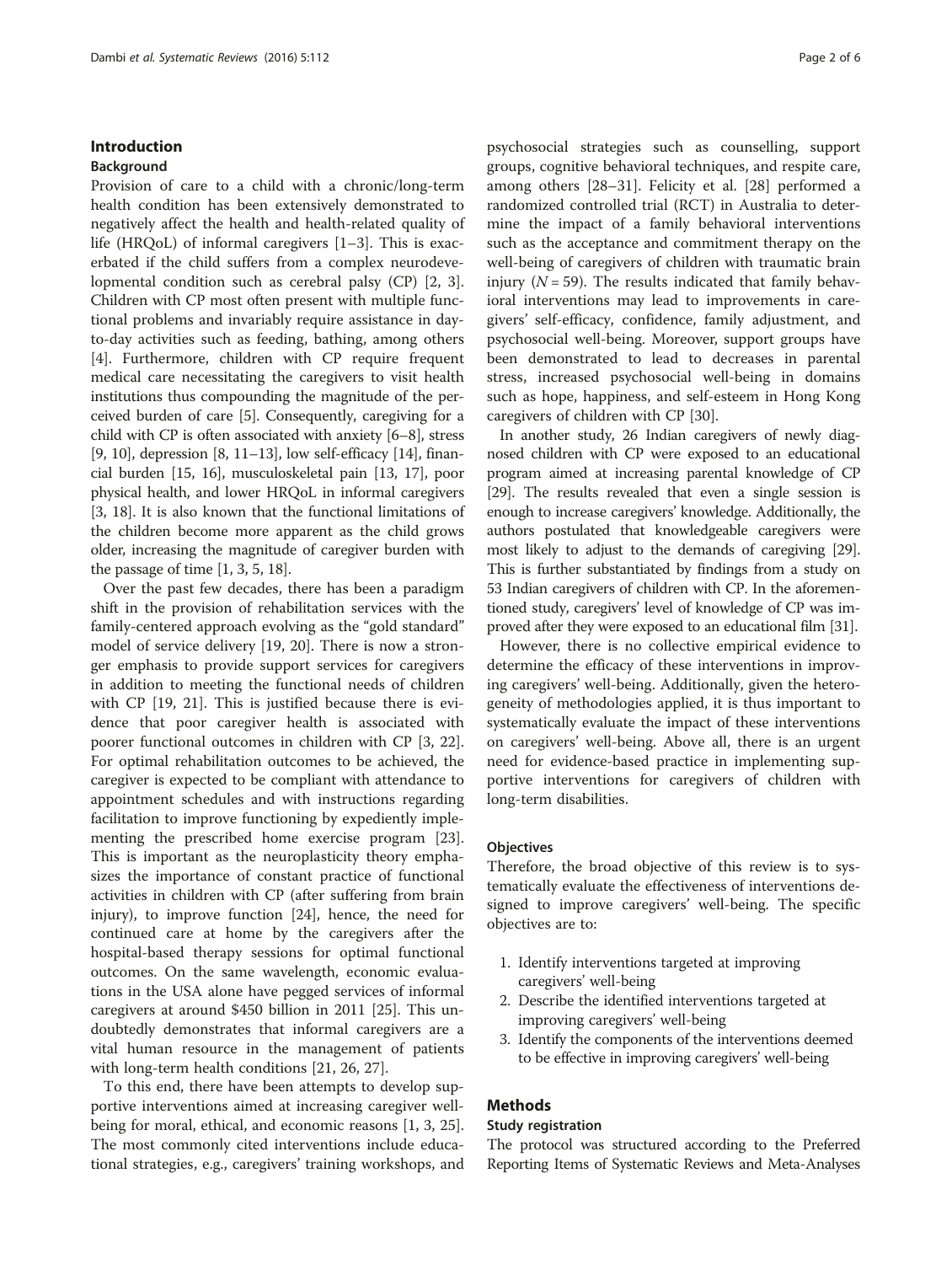Protocol (PRISMA-P) guidelines [[32](#page-5-0)] and has been registered on PROSPERO database (Ref: CRD42016033975).

#### Eligibility criteria

In selecting the studies, we will apply the following criteria:

#### **Participants**

A previously described selection criterion will be utilized [[33\]](#page-5-0). Studies will be included if the primary respondents were informal caregivers, aged 18 years and above, providing care for children with chronic/long-term health conditions in the age range 0–12 years. The dynamics of caregiving are dependent on the developmental stage/ chronological age of a child with a physical disability. For instance, physical burden and the overall burden of caregiving is likely to increase as child gets older and heavier and as they enter the teenage years [\[22\]](#page-4-0). Additionally, we will include studies on caregivers of children with physical disabilities such as CP, spina bifida, hydrocephalus, and other long-term health conditions such as perinatal stroke, developmental delay, and traumatic brain injury among others. We envisage that the dynamics of providing care for a child with functional limitations are the same, regardless of the causative agent [\[33](#page-5-0)]. There will be no limit as to the severity of disability for the studies to be selected. Additionally, for this review, an informal caregiver denotes someone not formally trained and remunerated for assuming the caregiving role. To minimize the effects of confounding variables, studies with caregivers (i) suffering from chronic conditions and (ii) providing care for other children below the age of five or chronically ill relative/spouse will be excluded.

#### Study designs

Due to a dearth of RCTs on interventions of caregivers of children with CP, which was revealed in a pilot/preliminary literature search, all quantitative study designs will be considered in this review. Similarly, the preliminary search revealed a paucity in qualitative studies thus the decision to include quantitative designs only.

#### Interventions and outcomes

All studies aimed at either development or implementation of interventions for improving the well-being of caregivers of children with a chronic/long-term health condition as exemplified in Table [1](#page-3-0) will be included.

#### **Setting**

All study settings will be considered.

#### Language

We will only consider full articles published in English, German, French, and Dutch languages. Due to financial challenges, we do not have resources for paying for the translation of articles published in any other language than these.

# Information sources Search strategy

The following databases will be searched: PubMed, EMBASE, Scopus, MEDLINE, Psych INFO, CINAHL, Cochrane library, PEDro, and OT seeker. As this is a scoping review, we will not impose a time limit as to the data of publication of the articles to gather as much empirical evidence as possible. We will also perform manual searches of references of identified articles to search for additional publications. The following key terms will be utilized in search of the literature: "caregivers" OR "care\*" OR "mother\*" AND "cerebral palsy" OR "physical disability\*" AND ("physiotherapy" OR "physical therapy" OR "rehabilitation" OR Occupational therapy) AND "intervention\*" OR "treat\*" OR "prog\*" Outlined in Table [2](#page-3-0) is an example of how we will search for the articles in CINAHL database.

# Study records

### Data management

Retrieved articles will be imported into RevMan (version 5.3) which is a data management program. The electronic searches will also be saved on users' PubMed, Scopus, and EBSCOhost accounts. The principal researcher will create a shared Dropbox folder to facilitate collaboration among reviewers during the data collection and extraction process. Summaries of all the searches will be printed and are to be used as physical backup for the screened articles.

#### Selection and data collection process

The principal author (JD) and a second reviewer (MC) will independently search the databases and extract the titles and abstracts for further investigation using a predefined search strategy. Thereafter, two researchers (MTC and CT) will independently apply the predefined selection criterion and retrieve the full manuscripts of articles deemed relevant. Disagreements during the article screening stage will be settled through discussions, and where appropriate, an independent researcher (JJ) not involved in the searching and screening of the articles will make the final decision. The principal researcher (JD) will manually search the reference lists of identified articles to screen for potential articles for inclusion in the systematic review. Lastly, two independent reviewers (LC and TM) will blindly screen the retrieved articles using a standardized data collection form. The two data collection sheets will be reconciled into one data set through discussions between the principal author (JD) and two reviewers (LC and TM). One independent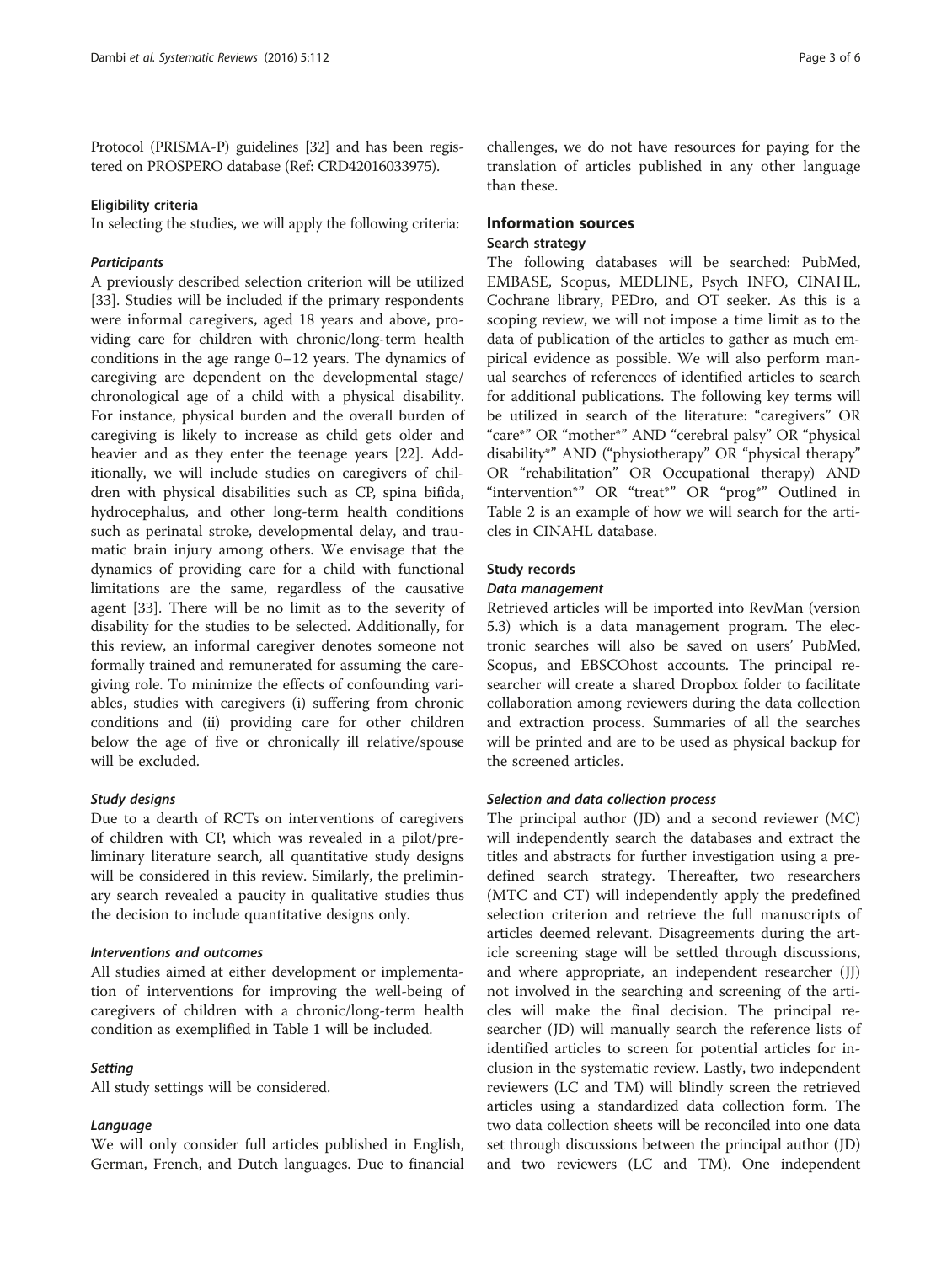#### <span id="page-3-0"></span>Table 1 PICO table

| Population                                                                      | Interventions                       |                                    | Comparison                                                                   | Outcomes                                   |                                                        |
|---------------------------------------------------------------------------------|-------------------------------------|------------------------------------|------------------------------------------------------------------------------|--------------------------------------------|--------------------------------------------------------|
|                                                                                 | Intervention Example(s)<br>category |                                    |                                                                              | Example(s) outcome(s)                      | Example(s) of outcome<br>measures                      |
| • Primary caregivers<br>· Informal/unpaid<br>caregivers<br>• 18 years and above | Psychosocial Counselling            |                                    | Non-exposed<br>controls                                                      | Caregiver burden/caregiver<br>strain       | 1. Caregiver strain index<br>2. Caregiver burden scale |
|                                                                                 | Psychosocial                        | Group therapy<br>sessions          | Caregivers of healthy<br>children                                            | <b>HRQoL</b>                               | 1. EQ-5D<br>2. SF-36<br>3. WHO QOLBREF                 |
|                                                                                 | Psychosocial                        | techniques                         | Cognitive behavioral Caregivers of children Depression<br>with minor illness |                                            | Becky depression scale                                 |
|                                                                                 | Psychosocial                        | Cognitive behavioral<br>techniques |                                                                              | Anxiety                                    | Hospital anxiety and depression scale<br>(HADS)        |
|                                                                                 | Psychosocial                        | Cognitive behavioral<br>techniques |                                                                              | Self-efficacy                              | General self-efficacy scale                            |
|                                                                                 |                                     |                                    |                                                                              |                                            | General perceived<br>self-efficacy scale               |
|                                                                                 | Educational                         | Oral lectures                      |                                                                              | Knowledge/information<br>on cerebral palsy | Knowledge of cerebral<br>palsy questionnaire           |
|                                                                                 | Physical<br>activity                | Exercise classes                   |                                                                              | Physical health levels                     | Borg scale                                             |

reviewer (JJ) will make the final decision if there be any disagreements. Information to be extracted will include the research setting and design, study sample, demographics of the participants, outcome measures, types of interventions, and results.

# Outcomes and prioritization

# Primary outcomes

For this review, caregiver burden/strain and HRQoL will be the primary outcome measures.

#### Secondary outcome

Caregivers' knowledge of cerebral palsy and psychosocial indices such as depression, anxiety, stress, and selfefficacy will be the secondary outcome measures.

#### Table 2 Search strategy

| Key word                          | Alternative words                                                                                 |  |  |
|-----------------------------------|---------------------------------------------------------------------------------------------------|--|--|
| caregiver                         | carer* OR mother* OR parent* OR legal quardian*                                                   |  |  |
| children                          | child* OR paediatric* OR toddler* OR infant*<br>OR pediatric*                                     |  |  |
| cerebral palsy                    | CP OR physical disability OR disability* OR<br>neurodev* disorder*OR traumatic brain injur*       |  |  |
| burden                            | strain OR stress OR burnout                                                                       |  |  |
| health related<br>quality of life | quality of life OR HRQoL OR well-being OR<br>wellness                                             |  |  |
| interventions                     | program*                                                                                          |  |  |
| evaluation                        | determination OR measurement                                                                      |  |  |
| physiotherapy                     | physical therapy OR rehabilitation OR occupational<br>therapy OR physical medicine OR physiatrist |  |  |

# Risk of bias (or "quality") individual studies

Although random control trials (RCTs) are considered as the gold standard of evidence of efficacy of health care interventions, a preliminary search revealed a dearth of these study designs. We will consequently consider all quantitative designs, i.e., randomized controlled trials, quasi-experimental designs, case series, and comparable cohort/case control studies. To ensure internal and external validity of the selected studies, we will utilize The Briggs Institute checklists (see Additional files [1](#page-4-0), [2](#page-4-0), and [3\)](#page-4-0) to assess the methodological quality of the studies. Two independent reviewers will assess the selected papers (CT and MTC) prior inclusion, and any disagreements will be resolved through discussions with a third independent reviewer (JJ).

#### Best evidence synthesis

A preliminary/pilot search revealed a heterogeneity of caregivers' well-being outcome measures. We will therefore perform a narrative/descriptive synthesis of the identified studies, as a meta-analysis would not be feasible. Where there is missing data, we will contact the researchers through email so that studies can be evaluated on the best available evidence.

### **Discussion**

Given the impact of provision of care for a child with a long-term physical disability/long-term health condition on the caregivers HRQoL, it is important to identify and evaluate the effects of interventions for improving caregivers' well-being. This is essential as there is now a greater call for the improvement of the HRQoL of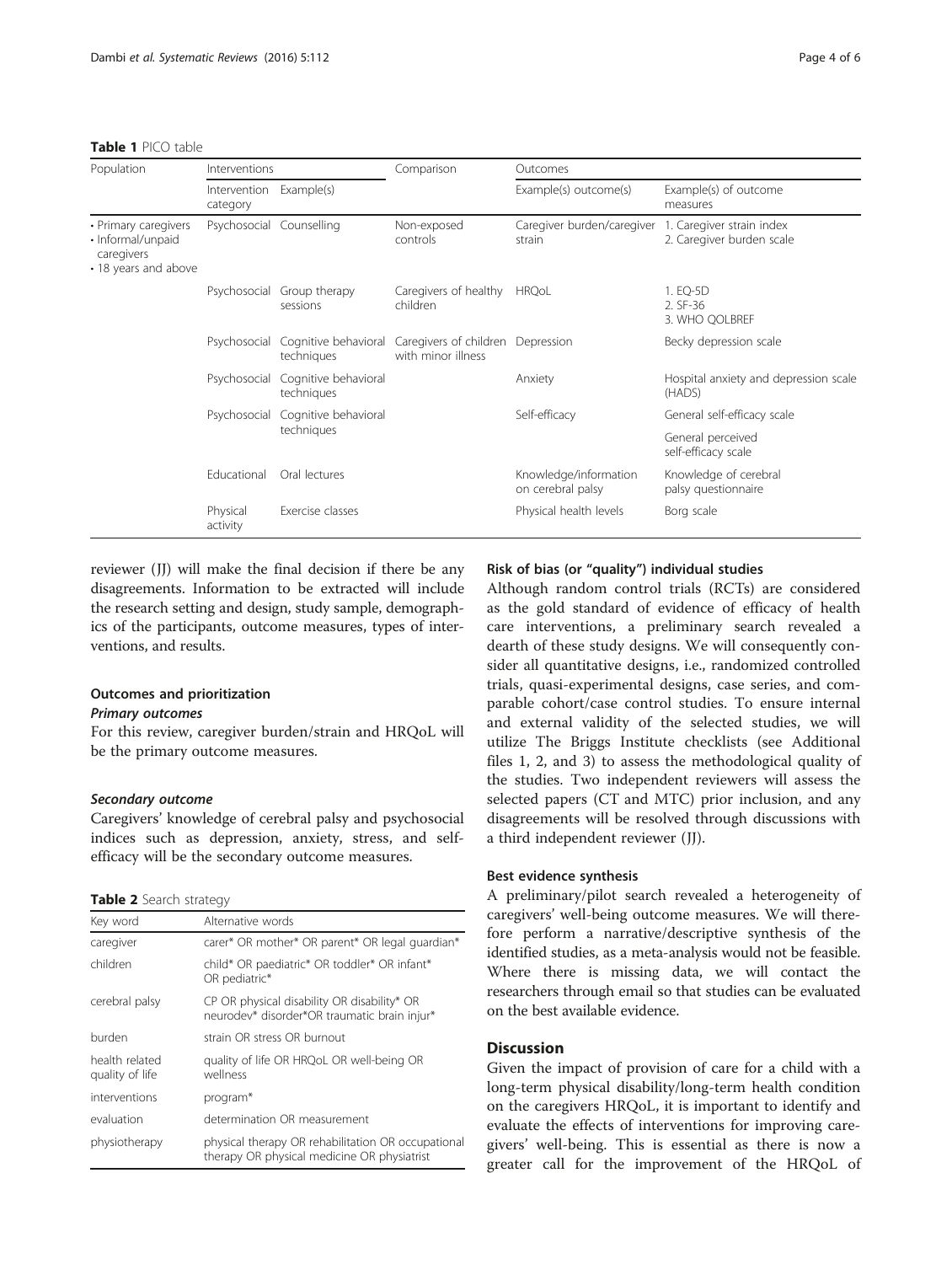<span id="page-4-0"></span>caregivers in addition to improving the HRQoL and functional outcomes in children with disabilities. This review will thus inform health care practitioners and researchers alike of the most practical and feasible methods of improving caregivers' well-being within the confines of available resources. Further, findings can be used to design holistic and multimodal interventions aimed at improving caregivers' well-being.

# Additional files

[Additional file 1:](dx.doi.org/10.1186/s13643-016-0287-4) JBI critical appraisal checklist for randomised control/ pseudo-randomised trial. (DOC 113 kb)

[Additional file 2:](dx.doi.org/10.1186/s13643-016-0287-4) JBI critical appraisal checklist for descriptive/case series. (DOC 107 kb)

[Additional file 3:](dx.doi.org/10.1186/s13643-016-0287-4) JBI critical appraisal checklist for comparable cohort/case control. (DOC 107 kb)

#### Abbreviations

CINAHL, Cumulative Index of Nursing and Allied Health Literature; CP, cerebral palsy; HRQoL, health-related quality of life; PRISMA-P, Preferred Reporting Items of Systematic Reviews and Meta-Analyses Protocol; RCT, randomized controlled trials; UCT, University of Cape Town

#### Acknowledgements

The systematic review is part of the principal investigators' PhD physiotherapy dissertation work. The University of Cape Town (UCT) has provided a scholarship to the principal investigator (JD) to pay for tuition fees through the JW Jagger Centenary Gift School scholarship. There was no external funding for the present protocol; however, the Faculty of Health Sciences Library (UCT) provided technical support. Appreciation also goes to the Professor MM Chidzonga for the unwavering support and to the University of Zimbabwe for partially funding the studies.

#### Authors' contributions

JD was primarily responsible for protocol writing. JD, JJ, and TM were involved in the conceptualization of the study. LC, CT, MTC, and MC edited the protocol. JD and MC were responsible for searching the literature and data management. MTC, CT, JJ, TM, and LC were responsible for the article screening, data extraction, and quality assurance. All authors read and approved the final manuscript.

#### Competing interests

The authors declare that they have no competing interests.

#### Author details

<sup>1</sup>Department of Health and Rehabilitation Sciences, Faculty of Health Sciences, University of Cape Town, Anzio Road, Observatory, Cape Town, South Africa. <sup>2</sup>Department of Rehabilitation, College of Health Sciences, University of Zimbabwe, P.O. Box AV178, Avondale, Harare, Zimbabwe. <sup>3</sup>University of Witwatersrand, Johannesburg, South Africa. <sup>4</sup>Stellenbosch University, Stellenbosch, South Africa.

#### Received: 3 March 2016 Accepted: 23 June 2016 Published online: 13 July 2016

#### References

- 1. Raina P, Donnell MO, Schwellnus H, Rosenbaum P, King G, Brehaut J, et al. Caregiving process and caregiver burden: conceptual models to guide research and practice. BMC Pediatr. 2004;4:1–13.
- Raina P, O'Donnell M, Rosenbaum P, Brehaut J, Walter SD, Russell D, et al. The health and well-being of caregivers of children with cerebral palsy. Pediatrics [Internet]. 2005 [cited 2011 Jul 11];115:e626-36. Available from: <http://www.ncbi.nlm.nih.gov/pubmed/15930188>
- 3. Dambi JM, Jelsma J. The impact of hospital-based and community based models of cerebral palsy rehabilitation: a quasi-experimental study. BMC Pediatr. 2014;14:1–10.
- Martin B, Murray G, Peter R, Alan L, Nigel P. Proposed definition and classification of cerebral palsy, April 2005.pdf. Dev Med Child Neurol. 2005;47:571–6.
- Dambi J, Chivambo G, Chiwaridzo M, Matare T. Health-related quality of life of caregivers of children with cerebral palsy and minor health problems in Zimbabwe: a descriptive, comparative cross-sectional study. Int J Sci Res Publ. 2015;5:697–703.
- 6. Palsili S, Anksiyete A, Üniversitesi H, Fakültesi T, Fiziksel T, Nöroloji P, et al. Anxiety and depression levels in mothers of children with cerebral palsy. Turkish J Phys Med Rehabil. 2006;53:2006–8.
- 7. Cohen E, Biran G, Aran A, Gross-Tsur V. Locus of control, perceived parenting style, and anxiety in children with cerebral palsy. J. Dev. Phys. Disabil. [Internet]. 2008 [cited 2012 Nov 3];20:415–23. Available from: [http://](http://www.springerlink.com/index/10.1007/s10882-008-9106-8) [www.springerlink.com/index/10.1007/s10882-008-9106-8](http://www.springerlink.com/index/10.1007/s10882-008-9106-8)
- 8. Zanon MA, Batista NA. Quality of life and level of anxiety and depression in caregivers of children with cerebral palsy [Internet]. 2012. p. 392–6. Available from: [www.scielo.br/pdf/rpp/v30n3/en\\_13.pdf](http://www.scielo.br/pdf/rpp/v30n3/en_13.pdf)
- 9. Manuel J, Naughton MJ, Balkrishnan R, Smith BP, Koman LA. Stress and adaptation in mothers of children with cerebral palsy. 2001.
- 10. Skok A, Harvey D, Reddihough D. Perceived stress, perceived social support, and wellbeing among mothers of school-aged children with cerebral palsy. J Interllectual Dev Disabil. 2006;31:53–7.
- 11. Sajedi F, Alizad V, Malekkhosravi G, Karimlou M, Vameghi R. Depression in mothers of children with cerebral palsy and its relation to severity and type of cerebral palsy. Acta Medica Iranica. 2010;48(4):250–254.
- 12. Patel V, Abas M, Broadhead J, Todd C, Reeler A. Depression in developing countries: lessons from Zimbabwe. Br Med J. 2001;322:482–4.
- 13. Kaya K, Unsal-delialioglu S, Ordu-gokkaya NK, Ozisler Z, Ergun N, Ozel S, et al. Musculo-skeletal pain, quality of life and depression in mothers of children with cerebral palsy. Disabil Rehabil. 2010;32:1666–72.
- 14. Khan F, Pallant J, Brand C. Caregiver strain and factors associated with caregiver self-efficacy and quality of life in a community cohort with multiple sclerosis. Disabil. Rehabil. [Internet]. 2007 [cited 2014 Dec 1];29:1241–50. Available from: [http://www.ncbi.nlm.nih.gov/](http://www.ncbi.nlm.nih.gov/pubmed/17653999) [pubmed/17653999](http://www.ncbi.nlm.nih.gov/pubmed/17653999)
- 15. Mbugua MN, Kuria MW, Ndetei DM. The prevalence of depression among family caregivers of children with intellectual disability in a rural setting in Kenya. Int J Family Med. [Internet]. 2011 [cited 2012 Nov 7];534513. Available from: [http://www.pubmedcentral.nih.gov/articlerender.](http://www.pubmedcentral.nih.gov/articlerender.fcgi?artid=3263839&tool=pmcentrez&rendertype=abstract) [fcgi?artid=3263839&tool=pmcentrez&rendertype=abstract](http://www.pubmedcentral.nih.gov/articlerender.fcgi?artid=3263839&tool=pmcentrez&rendertype=abstract)
- 16. Wijesinghe CJ, Fonseka P, Hewage CG. The development and validation of an instrument to assess caregiver burden in cerebral palsy: caregiver difficulties scale. Ceylon Med J. 2013;58:162–7.
- 17. Tong HC, Haig AJ, Nelson VS, Kandala G, Shin KY. Low back pain in adult female caregivers of children with physical disabilities. Archives of Pediatric and Adolescence Medicine. 2013;157:1128–33
- 18. Pousada M, Guillamón N, Hernández-Encuentra E, Muñoz E, Redolar D, Boixadós M, et al. Impact of caring for a child with cerebral palsy on the quality of life of parents: a systematic review of the literature. J. Dev. Phys. Disabil. [Internet]. 2013 [cited 2014 Jul 12];25:545–77. Available from: [http://](http://link.springer.com/10.1007/s10882-013-9332-6) [link.springer.com/10.1007/s10882-013-9332-6](http://link.springer.com/10.1007/s10882-013-9332-6)
- 19. Kuo DZ, Houtrow AJ, Arango P, Kuhlthau K a, Simmons JM, Neff JM. Familycentered care: current applications and future directions in pediatric health care. Matern. Child Health J. [Internet]. 2012 [cited 2014 Sep 8];16:297–305. Available from: [http://www.pubmedcentral.nih.gov/articlerender.](http://www.pubmedcentral.nih.gov/articlerender.fcgi?artid=3262132&tool=pmcentrez&rendertype=abstract) [fcgi?artid=3262132&tool=pmcentrez&rendertype=abstract](http://www.pubmedcentral.nih.gov/articlerender.fcgi?artid=3262132&tool=pmcentrez&rendertype=abstract)
- 20. Kuhlthau K a, Bloom S, Van Cleave J, Knapp A a, Romm D, Klatka K, et al. Evidence for family-centered care for children with special health care needs: a systematic review. Acad. Pediatr. [Internet]. Elsevier Ltd; 2011 [cited 2014 Sep 5];11:136–43. Available from: [http://www.ncbi.nlm.nih.gov/](http://www.ncbi.nlm.nih.gov/pubmed/21396616) [pubmed/21396616](http://www.ncbi.nlm.nih.gov/pubmed/21396616)
- 21. Byrne MB, Hurley DA, Daly L, Cunningham† CG. Health status of caregivers of children with cerebral palsy. Child Care Health Dev. 2010;36:696–703.
- 22. Dambi JM, Jelsma J, Mlambo T. Caring for a child with cerebral palsy: the experience of Zimbabwean mothers. African J Disabil. 2015;4:1–10. Available from: [http://www.ajod.org/index.php/ajod/article/view/168.](http://www.ajod.org/index.php/ajod/article/view/168)
- 23. Jack K, McLean SM, Moffett JK, Gardiner E. Barriers to treatment adherence in physiotherapy outpatient clinics: a systematic review. Man. Ther.